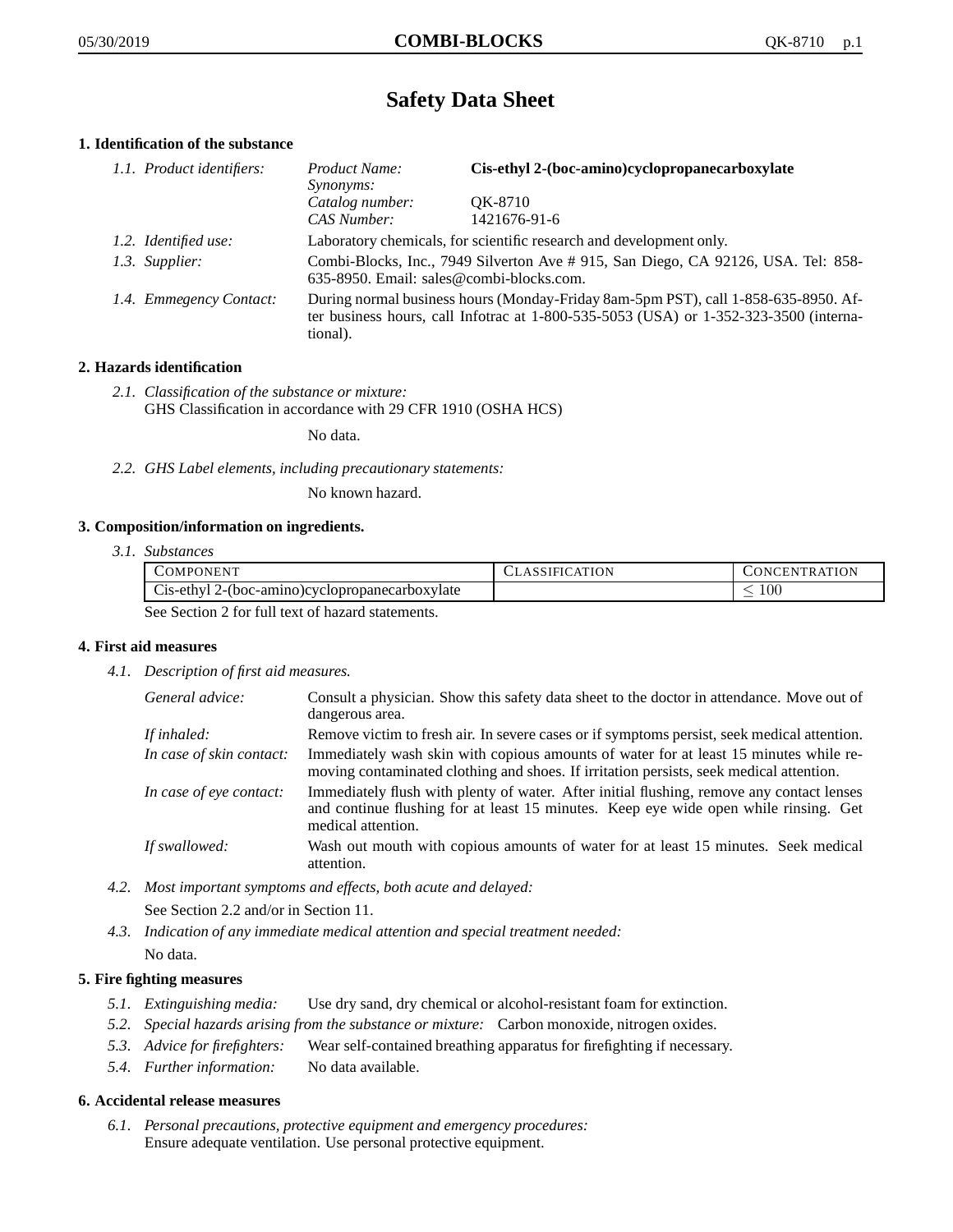- *6.2. Environmental precautions:* Should not be released into the environment. See Section 12 for additional ecological information.
- *6.3. Methods and materials for containment and cleaning up:* Sweep up or vacuum up spillage and collect in suitable container for disposal.
- *6.4. Reference to other sections:* Refer to protective measures listed in Sections 8 and 13.

# **7. Handling and storage**

- *7.1. Precautions for safe handling:* Avoid contact with skin and eyes. Avoid inhalation of vapour or mist. Keep away from sources of ignition - No smoking. Take measures to prevent the build up of electrostatic charge. For precautions see section 2.2.
- *7.2. Conditions for safe storage, including any incompatibilities:* Keep container tightly closed in a dry and well-ventilated place. Containers which are opened must be carefully resealed and kept upright to prevent leakage.
- *7.3. Specific end use(s):* Laboratory chemicals, for scientific research and development only.

# **8. Exposure Controls / Personal protection**

- *8.1. Control parameters:*
- *Components with workplace control parameters:* Contains no substances with occupational exposure limit values. *8.2. Exposure controls:*

*Appropriate engineering controls:* Ensure that eyewash stations and safety showers are close to the workstation location. Ensure adequate ventilation, especially in confined areas.

*Personal protective equipment:*

| Eye/face protection:    | Wear appropriate protective eyeglasses or chemical safety goggles as described by OSHA's<br>eye and face protection regulations in 29 CFR 1910.133 or European Standard EN166.                                                                                                                                         |
|-------------------------|------------------------------------------------------------------------------------------------------------------------------------------------------------------------------------------------------------------------------------------------------------------------------------------------------------------------|
| Skin protection:        | Handle with gloves. Gloves must be inspected prior to use. Use proper glove removal<br>technique (without touching glove's outer surface) to avoid skin contact with this product.<br>Dispose of contaminated gloves after use in accordance with applicable laws and good<br>laboratory practices. Wash and dry hands |
| <b>Body Protection:</b> | Complete suit protecting against chemicals, Flame retardant antistatic protective clothing.,<br>The type of protective equipment must be selected according to the concentration and<br>amount of the dangerous substance at the specific workplace.                                                                   |
| Respiratory protection: |                                                                                                                                                                                                                                                                                                                        |

Control of environmental exposure: Prevent further leakage or spillage if safe to do so. Do not let product enter drains.

#### **9. Physical and chemical properties**

*9.1. Information on basic physical and chemical properties*

| (a)                        | Appearance:                                   | No data  |
|----------------------------|-----------------------------------------------|----------|
| (b)                        | Odour:                                        | No data  |
| (c)                        | Odour Threshold:                              | No data  |
| (d)                        | pH:                                           | No data  |
| (e)                        | Melting point/freezing point:                 | No date. |
| (f)                        | Initial boiling point and boiling range:      | No data  |
| (g)                        | Flash point:                                  | No data  |
| (h)                        | Evaporatoin rate:                             | No data  |
| (i)                        | Flammability (solid, gas):                    | No data  |
| (j)                        | Upper/lower flammability or explosive limits: | No data  |
| (k)                        | Vapour pressure:                              | No data  |
| $\left( \mathrm{l}\right)$ | Vapour density:                               | No data  |
| (m)                        | Relative density:                             | No data  |
| (n)                        | Water solubility:                             | No data  |
| $\circ$                    | Partition coefficient: n-octanol/water:       | No data  |
| (p)                        | Auto-ignition:                                | No data  |
| (q)                        | Decomposition temperature:                    | No data  |
| (r)                        | Viscosity:                                    | No data  |
| (s)                        | Explosive properties:                         | No data  |
| (t)                        | Oxidizing properties:                         | No data  |